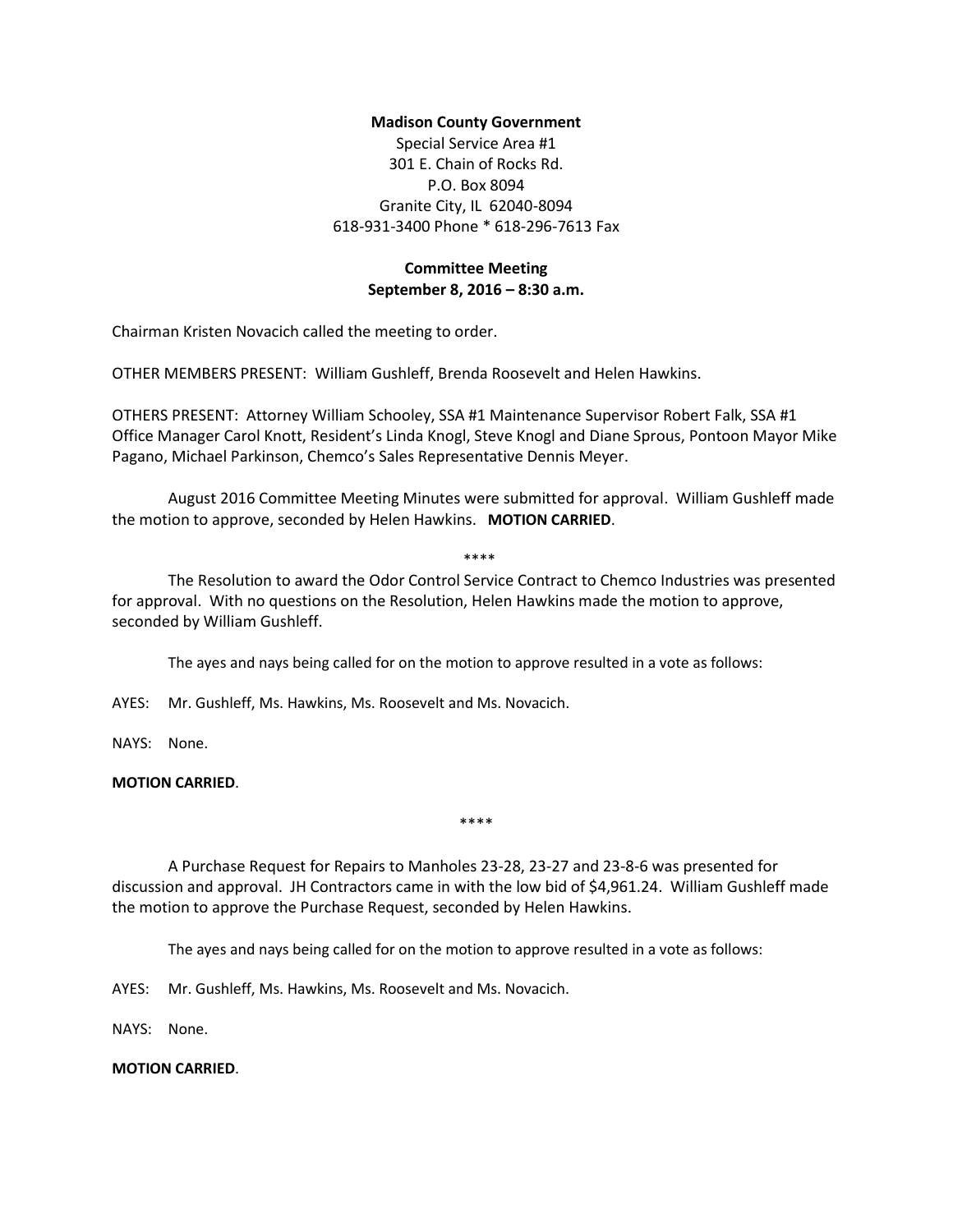Freedom of Information request to Granite City Regional to determine how their rates are established. Attorney Schooley prepared the documentation for the FOI request will send it with the approval of the Committee. Chairman Novacich made a motion to move forward with the request, seconded by Helen Hawkins. **MOTION CARRIED.**

The 'Engineer's Monthly Report' updated the committee on the current status of the following projects: Parallel Force Main – Lift Station 19. Reroute of the Force Main for the discharge from Lift Station 23A. Generator Installation – Phase 2 project is still on hold until the aforementioned projects are complete. In Engineer Weiner's absence, Carol Knott read the report and it will be placed on file.

\*\*\*\*

\*\*\*\*

# The Balance Sheet for July was reviewed with Brenda Roosevelt questioning the liability of 'Accrued Vacation & Sick Time' and if employees were made to take their vacation to reduce that liability in case of a retirement. Ms. Knott explained we do not demand it however we do make recommendations if an employee is accumulating a large amount on the books. Supervisor Falk stated we had two employees who fit that criteria. A motion to approve was made by William Gushleff, seconded by Helen Hawkins. **MOTION CARRIED**.

#### \*\*\*\*

The Bill List for August 2016 was presented for discussion and approval. A motion to approve the Bill List was made by Chairman Novacich, seconded by Helen Hawkins.

The ayes and nays being called for on the motion to approve resulted in a vote as follows:

AYES: Mr. Gushleff, Ms. Hawkins, Ms. Roosevelt and Ms. Novacich.

NAYS: None.

### **MOTION CARRIED**.

\*\*\*\*

The Purchase Order Report for August was submitted for approval. William Gushleff made the motion, seconded by Helen Hawkins.

The ayes and nays being called for on the motion to approve resulted in a vote as follows:

AYES: Mr. Gushleff, Ms. Hawkins, Ms. Roosevelt and Ms. Novacich.

NAYS: None.

### **MOTION CARRIED**.

\*\*\*\*

The Purchase Order Report for September was submitted for approval. William Gushleff made the motion, seconded by Helen Hawkins.

The ayes and nays being called for on the motion to approve resulted in a vote as follows: